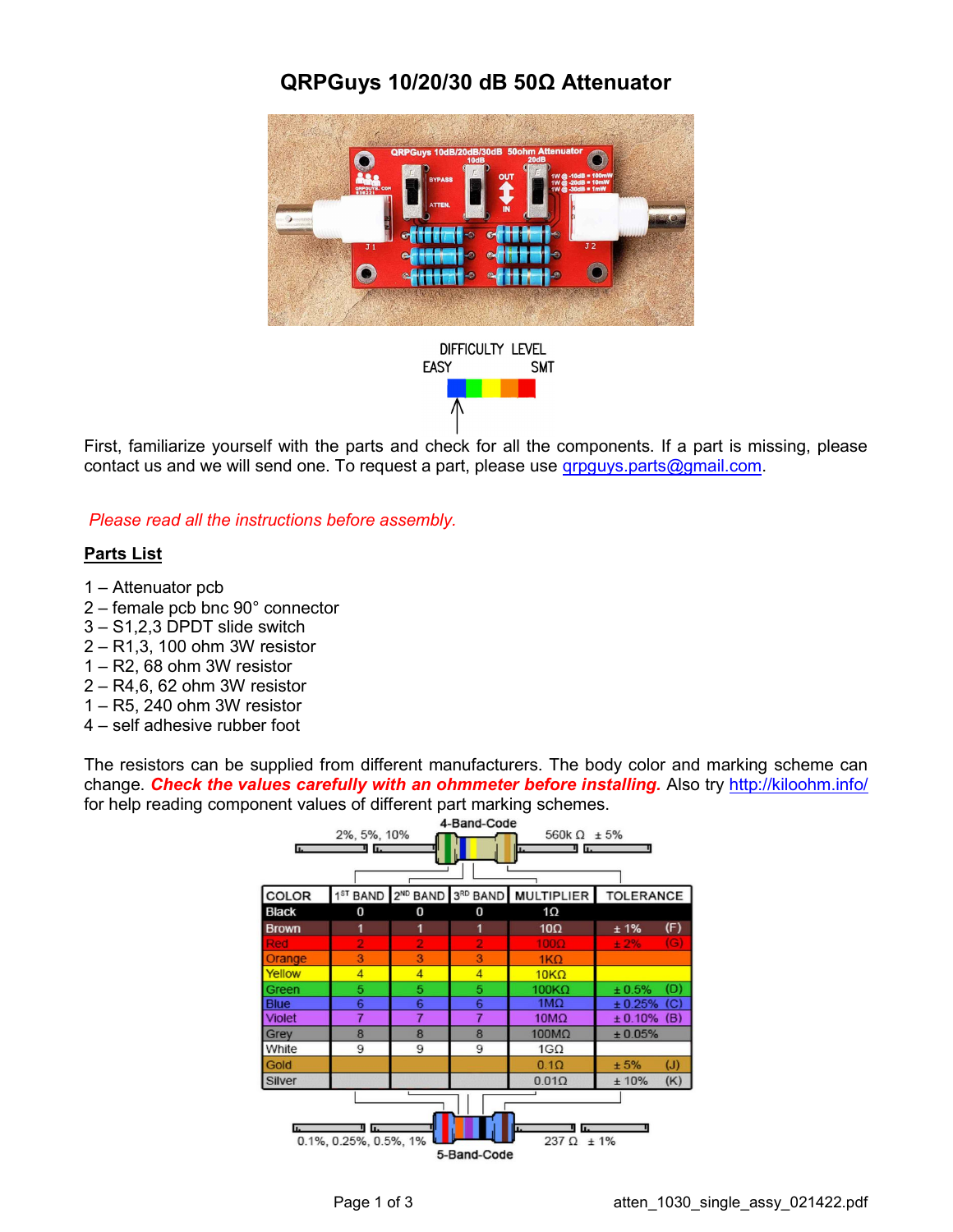

All the components mount of the top side of the board, except the rubber feet, unless you are planning to mount the device in a chassis. In that case, mount the switches on the top side, and the connectors and resistors on the back side.

When mounting the resistors, do not mount them flush to the surface. Keep the resistor 1/16" off the surface of the pcb to allow for airflow. You can use a thin slat of wood like a popsicle stick, tongue depressor, or a couple of toothpicks to space them off the board, and remove after soldering. Don't press the resistors tight against the stick or it will be difficult to remove.

The board has the ability to use SMA female edge style connectors, however we supply only the BNC female connectors.

- [ ] Install S1,2,3 DPDT slide switch, solder all pads.
- [ ] Install R1,3, 100 ohm resistor
- [ ] Install R2, 68 ohm resistor
- [ ] Install R4,6, 62 ohm resistor
- [ ] Install R5, 240 ohm resistor
- [ ] Install J1,2, female pcb bnc 90° connector. The center hole on the board is signal, the outside hole for ground no matter which side you mount the BNC's on.
- [ ] Install the four self adhesive rubber feet where shown on the back side

This completes the assembly